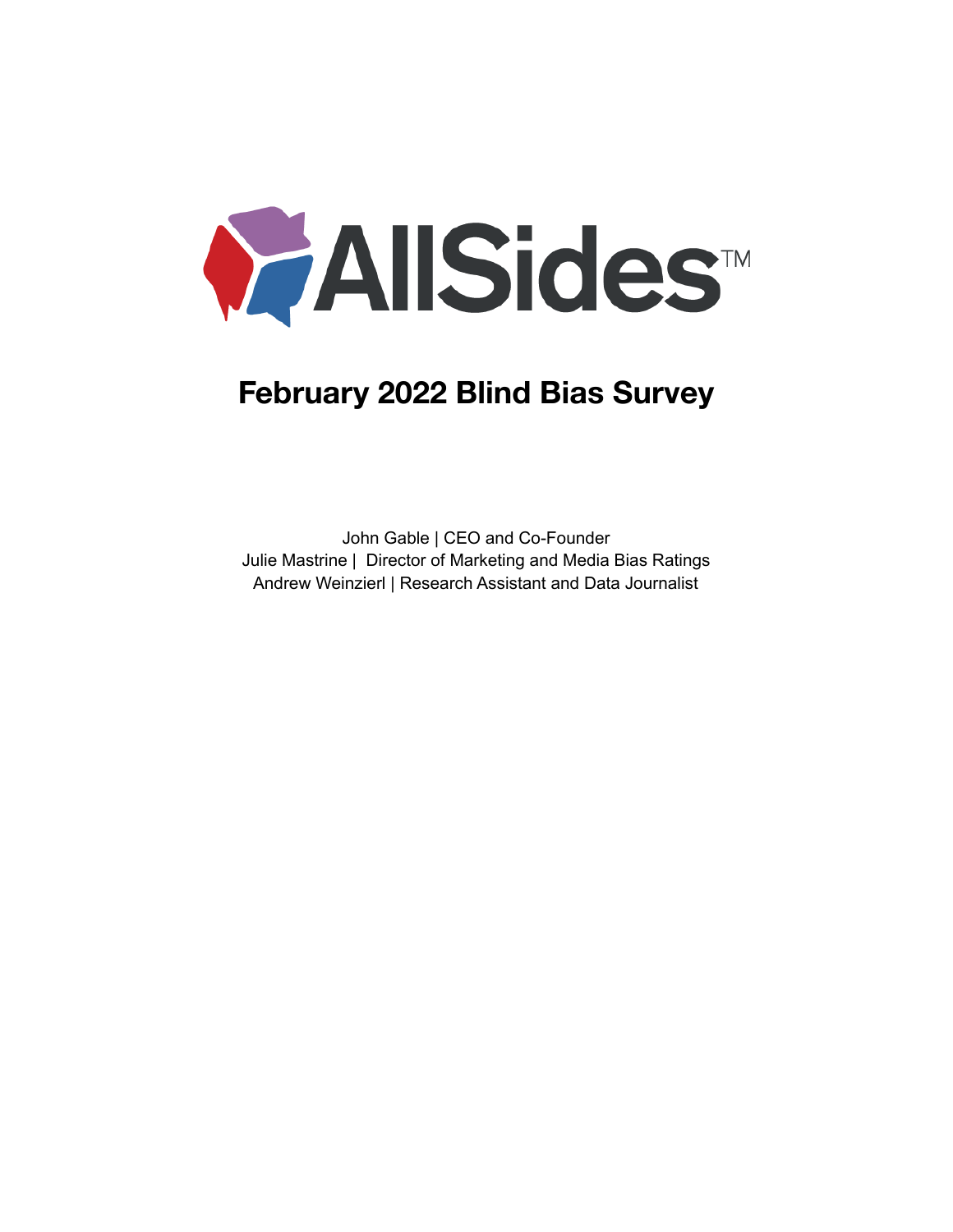## **Table of Contents**

| <b>Survey Overview</b>                                                                                                                                                                                                                                                                                                                                                                   | 3                                                        |
|------------------------------------------------------------------------------------------------------------------------------------------------------------------------------------------------------------------------------------------------------------------------------------------------------------------------------------------------------------------------------------------|----------------------------------------------------------|
| <b>Results and Conclusions</b>                                                                                                                                                                                                                                                                                                                                                           | 3                                                        |
| Changes to Bias Ratings Due to Survey Data and Subsequent Analysis                                                                                                                                                                                                                                                                                                                       | 5                                                        |
| <b>Survey Results</b>                                                                                                                                                                                                                                                                                                                                                                    | 5                                                        |
| <b>Newsweek</b>                                                                                                                                                                                                                                                                                                                                                                          | 5                                                        |
| <b>Washington Examiner</b>                                                                                                                                                                                                                                                                                                                                                               | 6                                                        |
| NPR (Online News)                                                                                                                                                                                                                                                                                                                                                                        | 8                                                        |
| <b>Insider</b>                                                                                                                                                                                                                                                                                                                                                                           | 9                                                        |
| <b>Newsmax</b>                                                                                                                                                                                                                                                                                                                                                                           | 10                                                       |
| <b>Notes and Limitations</b>                                                                                                                                                                                                                                                                                                                                                             | 12                                                       |
| <b>Methodology</b><br><b>Anchor Outlets</b><br><b>Selecting Content to Measure Bias</b><br><b>Selecting Top Headlines</b><br>Selecting Coverage of Major Ongoing Stories<br><b>Minimizing Subjectivity</b><br>Understanding the Personal Political Bias of Those Who Formatted and<br>Participated in the Survey<br><b>Distribution</b><br>How the Survey Was Formatted<br>Data Analysis | 12<br>12<br>13<br>13<br>13<br>13<br>14<br>15<br>15<br>15 |
| About AllSides Media Bias Ratings™                                                                                                                                                                                                                                                                                                                                                       | 16                                                       |
| <b>Subjectivity of Bias Ratings</b>                                                                                                                                                                                                                                                                                                                                                      | 17                                                       |
| <b>About AllSides Blind Bias Surveys</b>                                                                                                                                                                                                                                                                                                                                                 | 17                                                       |
| How AllSides Chose Which Sources to Evaluate                                                                                                                                                                                                                                                                                                                                             | 18                                                       |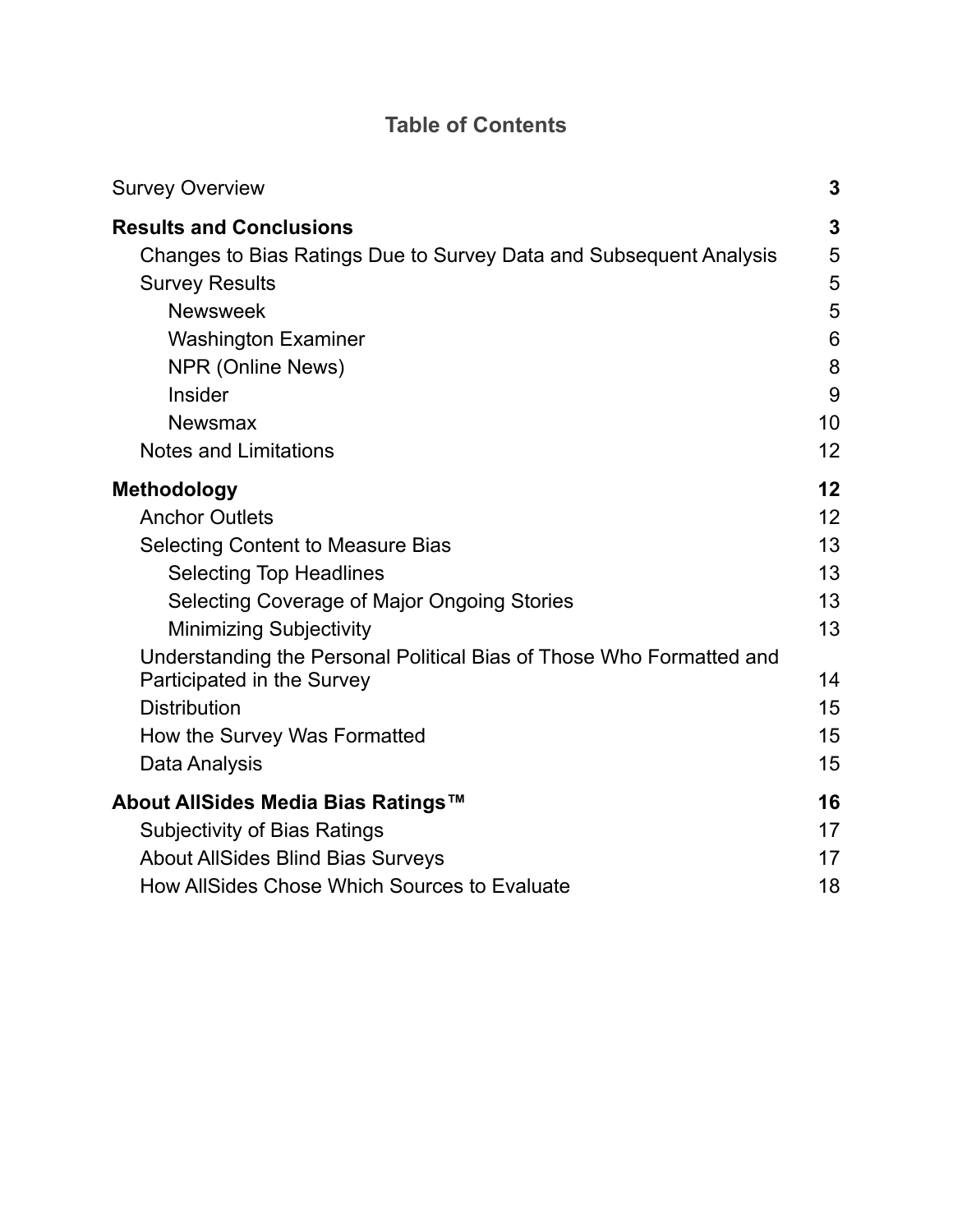# <span id="page-2-0"></span>Survey Overview

In February 2022, AllSides conducted a multi-partisan Blind Bias Survey to assess the political bias of five U.S. media outlets: **Newsweek, Washington Examiner, NPR (Online News), Insider,** and **Newsmax.**

A total of 964 people across the political spectrum took the survey, including 103 respondents with a self-reported Left bias; 182 with a Lean Left bias; 306 with a Center bias; 289 with a Lean Right bias, and 84 with a Right bias.

Respondents self-reported party affiliation. 207 respondents were Democrats, 442 were Independents, 197 were Republicans, and 118 reported being "something else."

**Participants assessed written, online news content** *only* **— not video, radio, TV, or broadcast content.** The purpose of this Blind Bias Survey was to gather more data on news source bias and ensure that the AllSides Media Bias Ratings™ for the five news outlets reflect the average judgment of everyday people.

# <span id="page-2-1"></span>Results and Conclusions

Upon calculating the weighted average for each outlet, AllSides determined the following:

| <b>Outlet</b>          | Weighted<br>Average | <b>Blind Survey</b><br><b>Result</b> | <b>Analysis</b>                      |
|------------------------|---------------------|--------------------------------------|--------------------------------------|
| <b>Newsweek</b>        | 0.47                | Center                               | <b>Keep Center rating</b>            |
| Washington<br>Examiner | 2.34                | Lean Right                           | Keep Lean Right rating               |
| NPR (Online)           | $-2.77$             | Lean Left                            | Move rating from Center to Lean Left |
| Insider                | $-2.62$             | Lean Left                            | Move rating from Center to Lean Left |
| <b>Newsmax</b>         | 3.28                | <b>Right</b>                         | Move rating from Lean Right to Right |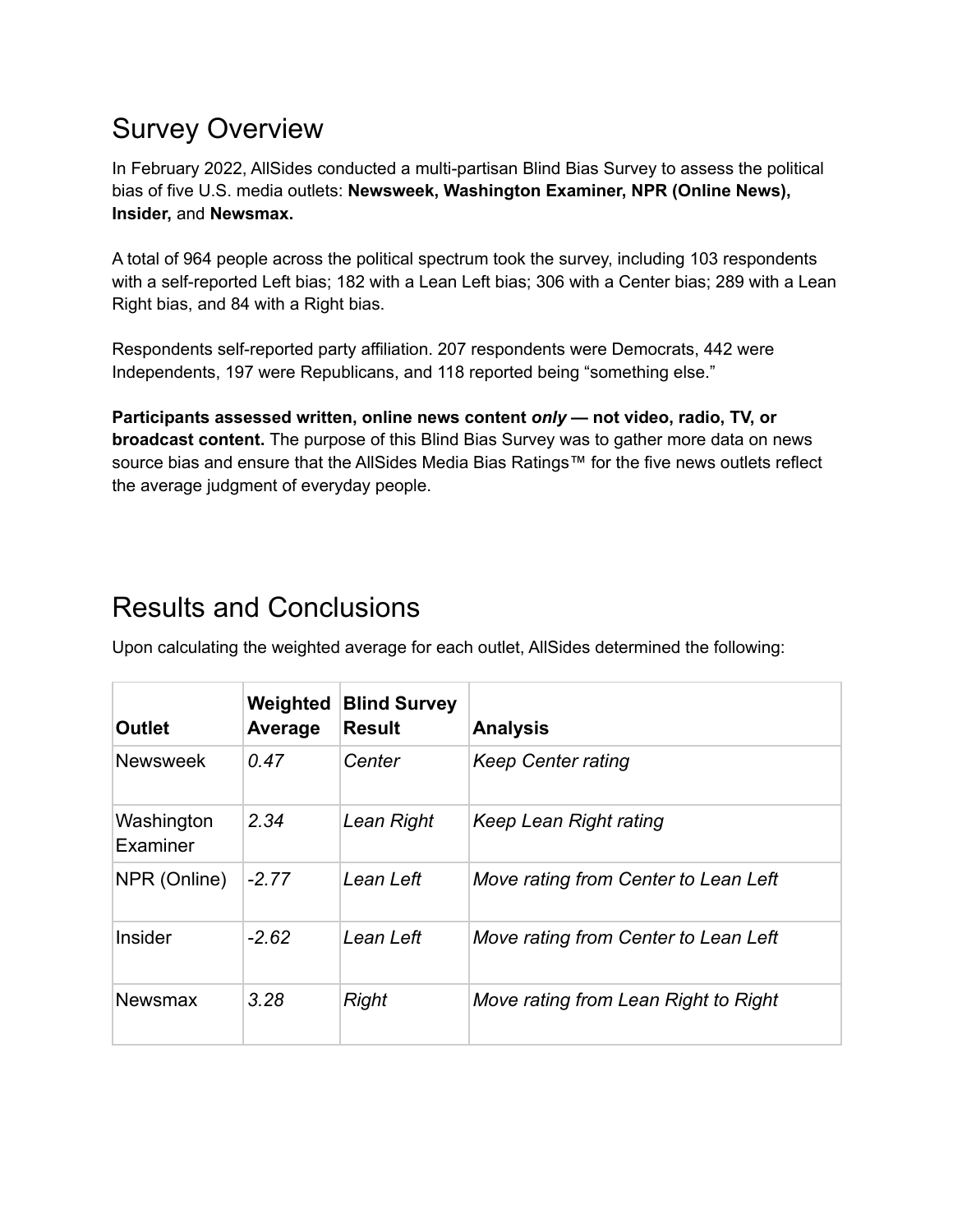

## Average Rating of Outlet by Respondent Political Affiliation

## Average Rating of Outlet by Bias of Respondent

● Left ● Lean Left ● Center ● Lean Right ● Right

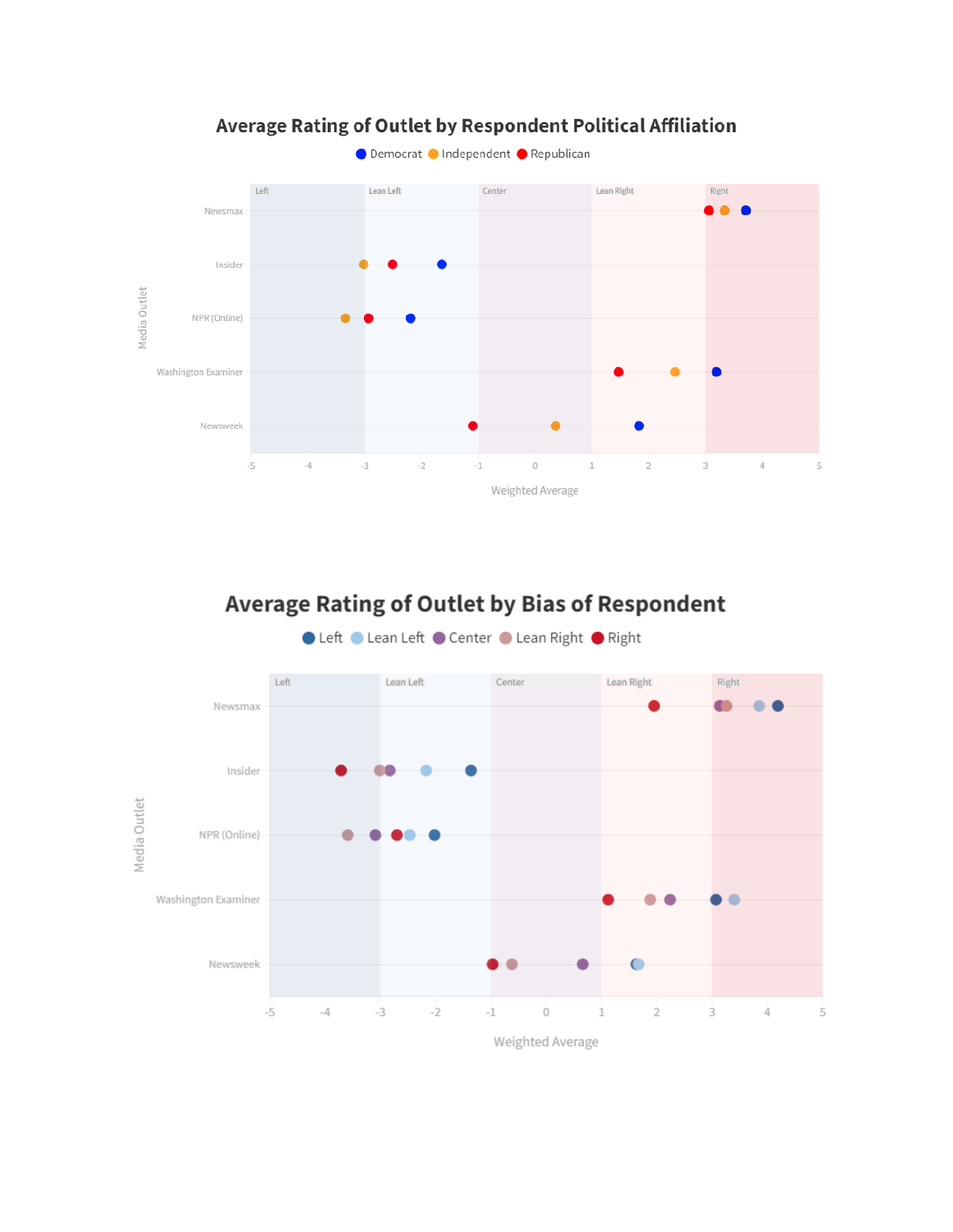### <span id="page-4-0"></span>Changes to Bias Ratings Due to Survey Data and Subsequent Analysis

The February 2022 Blind Bias Survey results confirmed our ratings for **Newsweek** and **Washington Examiner** (Center and Lean Right, respectively).

On average, respondents rated **NPR (Online News)** and **Insider** as Lean Left, which differed from our Center ratings for each. This triggered an independent review for both outlets; AllSides decided to move both outlets from Center to Lean Left. **Newsmax** was on average rated as Right, which also triggered an independent review that subsequently resulted in AllSides moving its final bias rating from Lean Right to Right.

### <span id="page-4-1"></span>Survey Results

<span id="page-4-2"></span>Newsweek

On average, respondents rated Newsweek as Center, confirming AllSides' current rating.



A total of 673 people from across the political spectrum – people who identified as Left, Lean Left, Center, Lean Right, or Right – rated the bias of Newsweek. The weighted average was **0.47**, which is on the right side of center but still in the Center category. The middle 50% of responses lied between -2.78 and 4.13 – an interquartile range of 6.91.

When normalized, 35% of respondents rated Newsweek as left of center and 50% rated Newsweek as right of center. *The breakdown of results by percentage is as follows:*

| Left |      |      |      |      | <b>Center</b> |                       |          |      | <b>Right</b> |
|------|------|------|------|------|---------------|-----------------------|----------|------|--------------|
| 4.3% | 6.2% | 9.7% | 8.3% | 6.3% |               | 15.5%   11.2%   15.2% | $13.8\%$ | 5.2% | 4.3%         |

*Weighted averages by Respondent Bias and Respondent Party Identification:*

| Left | Lean Left | <b>Center</b> | Lean Right | <b>Right</b> | Dem. | Ind. | Rep.  |
|------|-----------|---------------|------------|--------------|------|------|-------|
| 1.63 | 1.67      | 0.66          | $-0.62$    | $-0.97$      | 1.83 | 0.36 | -1.10 |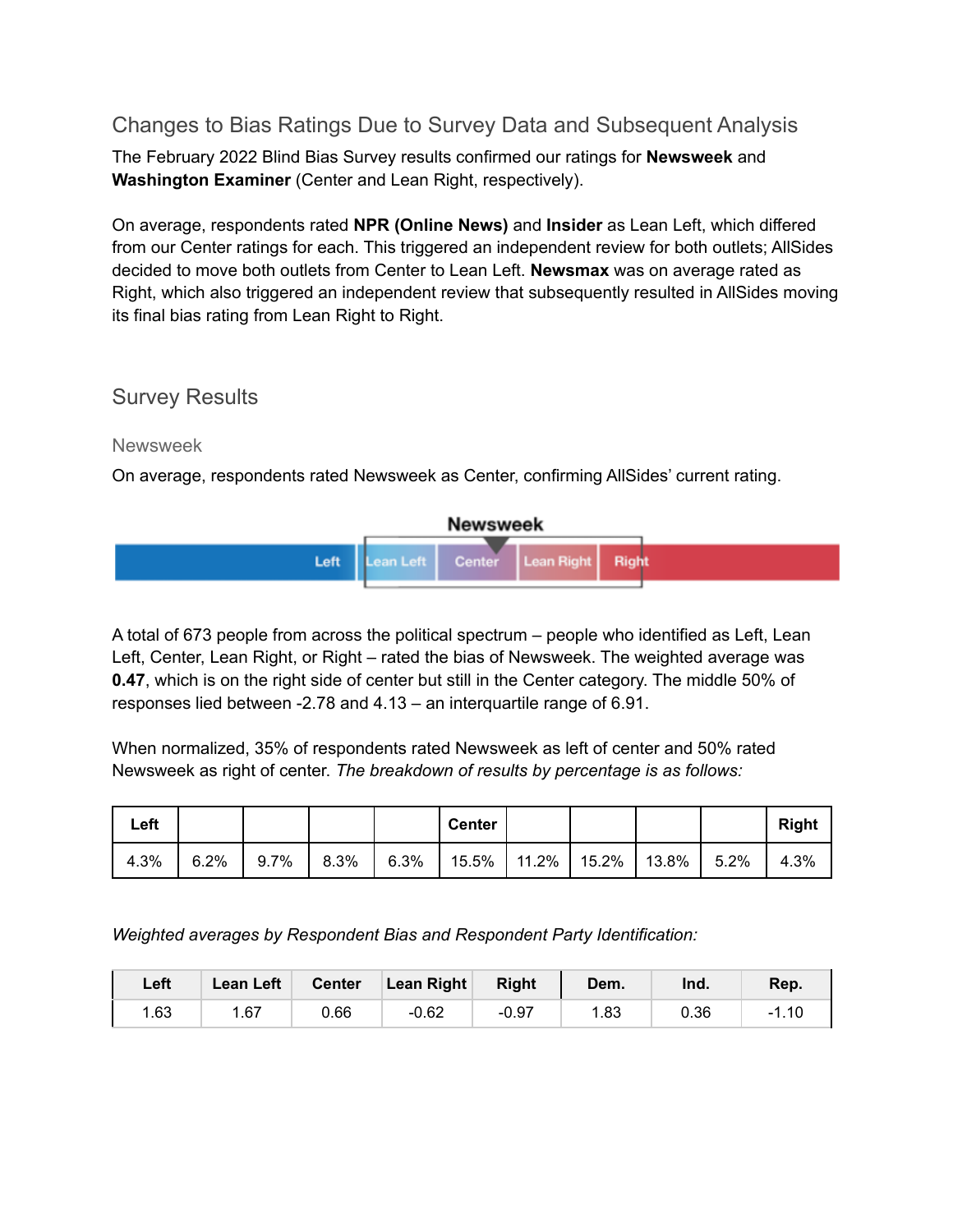

### **What's the Bias of Newsweek?**

673 respondents rated the bias on an 11-point scale from Left to Right.

On average, people who self-report as having a Left or Lean Left bias perceived Newsweek as Lean Right, people in the Center perceived Newsweek as Center, and people on the right (Lean Right, Right) perceived Newsweek as Center, though on the left side of center.

A partisan gap is seen when looking at results by respondent political party identification: Democrats perceived Newsweek as Lean Right while Republicans perceived Newsweek as Lean Left, on average. Independents viewed the outlet as Center.

#### <span id="page-5-0"></span>Washington Examiner

On average, respondents rated the Washington Examiner as Lean Right, confirming AllSides' current rating.



A total of 627 people from across the political spectrum rated the bias of Washington Examiner. The weighted average was **2.34**, which is in the Lean Right category. The middle 50% of responses lied between -0.10 and 4.13 – an interquartile range of 4.23.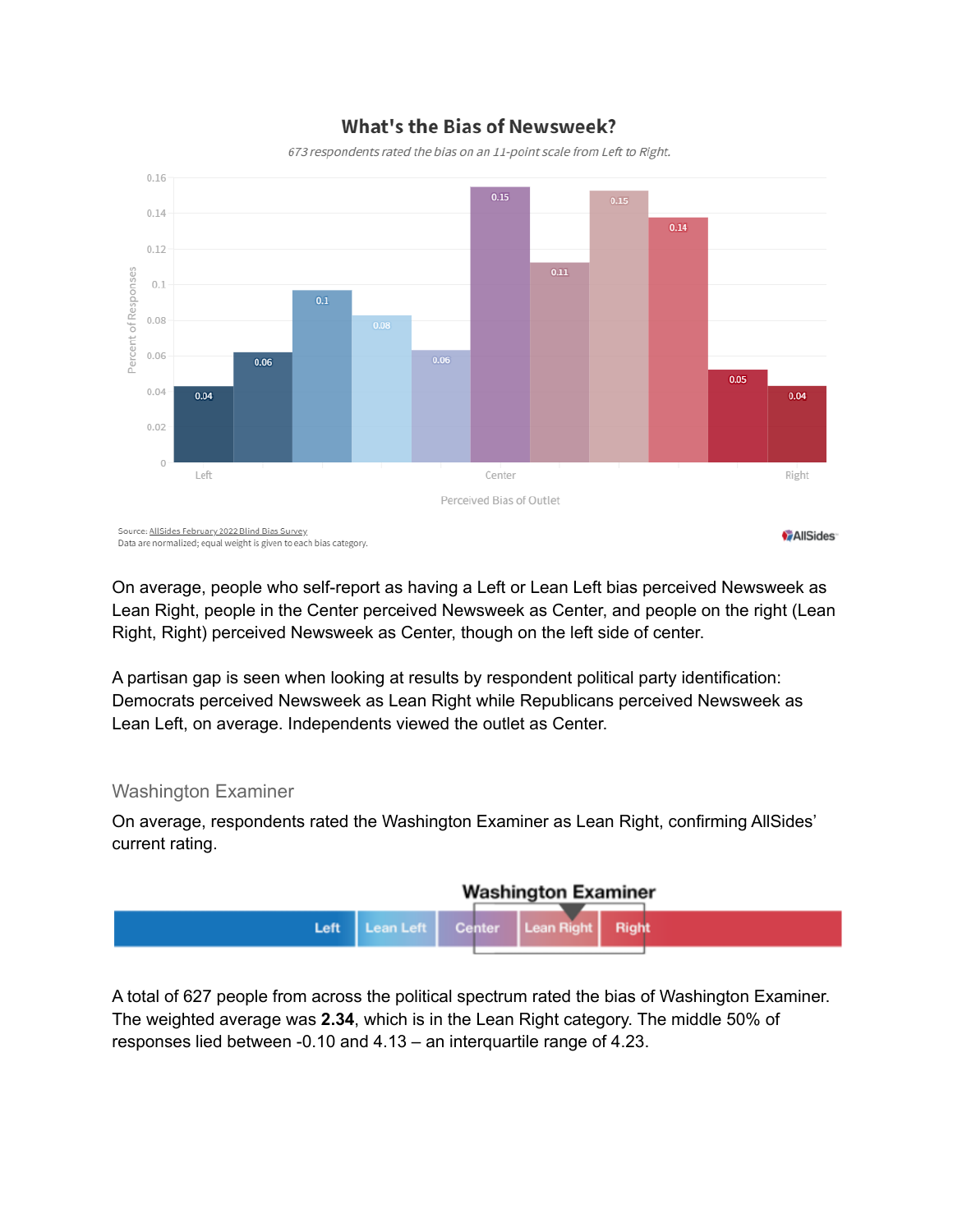When normalized, 15% of respondents rated Washington Examiner as left of center and 66% rated Washington Examiner as right of center. *The breakdown of results by percentage is as follows:*

| Left         |      |      |          |       | <b>Center</b> |             |           |       | <b>Right</b> |
|--------------|------|------|----------|-------|---------------|-------------|-----------|-------|--------------|
| $\vert$ 0.9% | 1.6% | 4.7% | $14.8\%$ | 13.3% | 18.9%         | 12.9% 20.4% | $116.8\%$ | 18.9% | 6.7%         |

*Weighted averages by Respondent Bias and Respondent Party Identification:*

| Left | Lean Left | <b>Center</b> | <b>Lean Right</b> | <b>Right</b>      | Dem. | Ind. | Rep. |
|------|-----------|---------------|-------------------|-------------------|------|------|------|
| 3.07 | 3.40      | 2.24          | 1.88              | 110<br>$\sqrt{2}$ | 3.19 | 2.46 | 1.47 |



**What's the Bias of Washington Examiner?** 627 respondents rated the bias on an 11-point scale from Left to Right.

On average, people in all bias categories perceived the Washington Examiner as right of center. People on the left (Left, Lean Left), on average, perceived the Washington Examiner as Right, while people in the Center and on the right (Right, Lean Right) perceived the outlet as Lean Right.

Democrats were also more likely than Independents and Republicans to perceive the Washington Examiner as Right.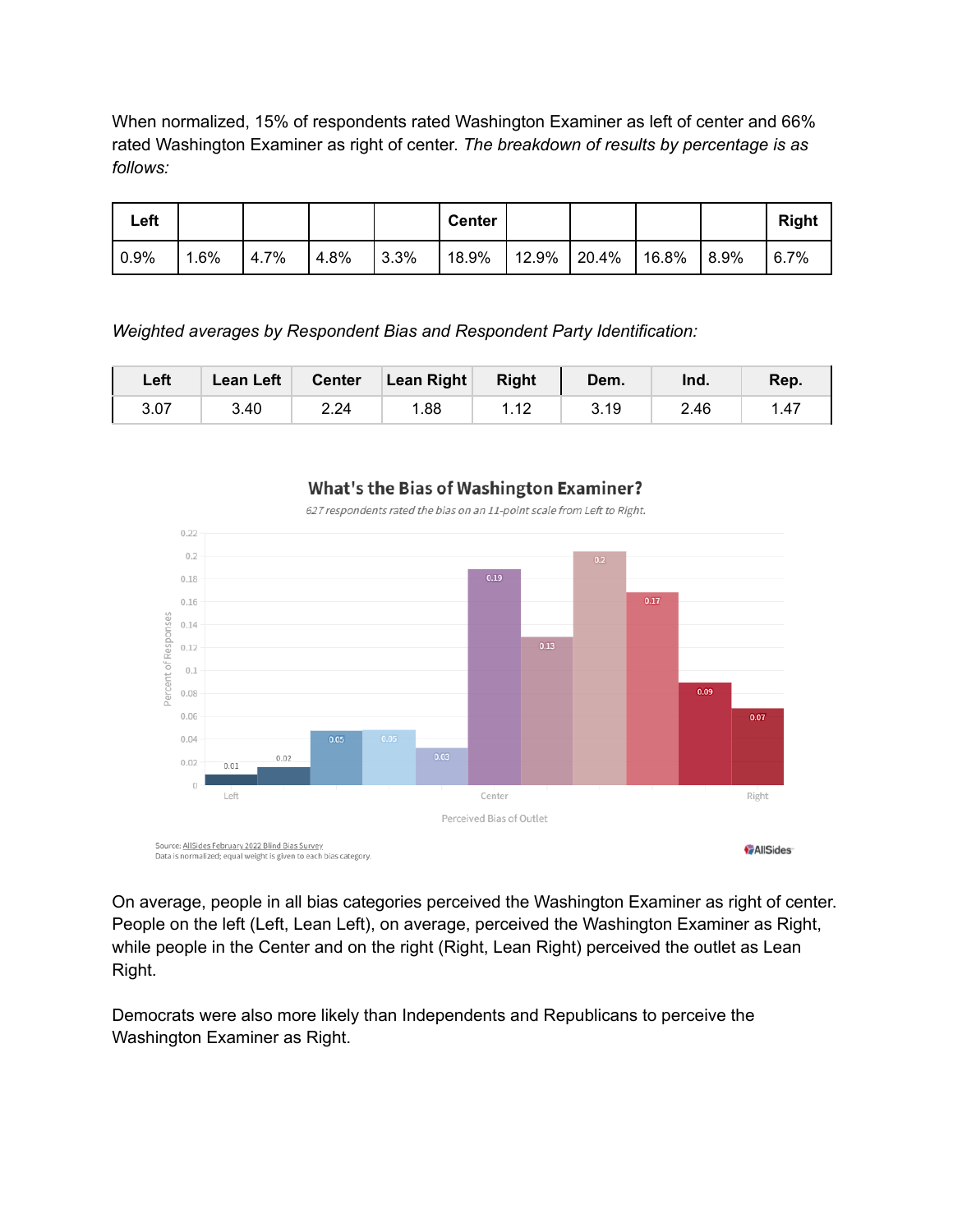#### <span id="page-7-0"></span>NPR (Online News)

On average, respondents rated NPR (Online News) as Lean Left, contrary to AllSides' rating of Center at the time.



A total of 600 people from across the political spectrum rated the bias of NPR (Online News). The weighted average was **-2.77**, which is in the Lean Left category, and close to Left. The middle 50% of responses lied between -5.03 and -0.71 – an interquartile range of 4.32.

When normalized, 71% of respondents rated NPR as left of center and 9% rated NPR as right of center. *The breakdown of results by percentage is as follows:*

| Left  |      |       |       |       | Center |       |                       |      |         | Right |
|-------|------|-------|-------|-------|--------|-------|-----------------------|------|---------|-------|
| 17.2% | 7.0% | 16.9% | 24.6% | 15.4% | 20.2%  | 13.5% | $\frac{2.1\%}{2.2\%}$ | 1.7% | $0.6\%$ | 10.7% |

*Weighted averages by Respondent Bias and Respondent Party Identification:*

| Left    | <b>Lean Left</b> | <b>Center</b> | Lean Right | <b>Right</b> | Dem.    | Ind.    | Rep.    |
|---------|------------------|---------------|------------|--------------|---------|---------|---------|
| $-2.02$ | $-2.47$          | $-3.09$       | $-3.59$    | $-2.70$      | $-2.19$ | $-3.34$ | $-2.93$ |



#### **What's the Bias of NPR (Online News)?**

600 respondents rated the bias on an 11-point scale from Left to Right.

Source: AllSides February 2022 Blind Bias Survey.<br>Data is normalized; equal weight is given to each bias category.

**AllSides**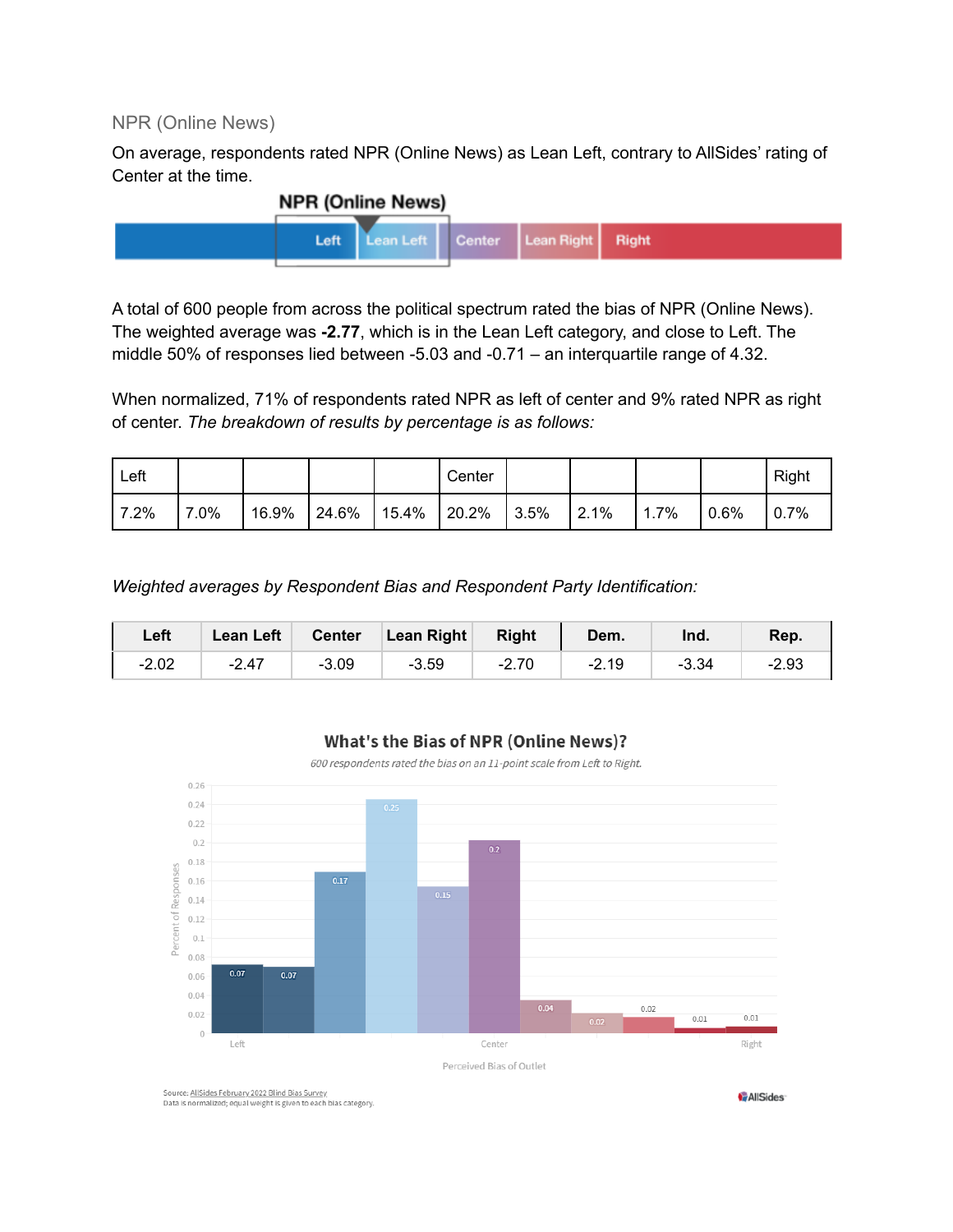On average, respondents who self-reported as being Left, Lean Left, or Right rated NPR (Online News) as Lean Left. Respondents in the Center and Lean Right, on average, rated the outlet as Left.

Democrats and Republicans, on average, rated NPR (Online News) as Lean Left. Independents rated NPRas Left.

#### <span id="page-8-0"></span>Insider

On average, respondents rated Insider as Lean Left, contrary to AllSides' rating of Center at the time.



A total of 571 people from across the political spectrum rated the bias of Insider. The weighted average was **-2.62**, which is in the Lean Left category, and close to Left. The middle 50% of responses lied between -5.56 and -1.40 – an interquartile range of 4.16.

When normalized, 67% of respondents rated Insider as left of center and 11% rated Insider as right of center. *The breakdown of results by percentage is as follows:*

| Left |          |       |          |                | Center |       |      |      |      | Right |
|------|----------|-------|----------|----------------|--------|-------|------|------|------|-------|
| 6.6% | $10.8\%$ | 16.3% | $16.6\%$ | $16.7\%$ 21.8% |        | 14.5% | 3.1% | 1.9% | 0.4% | 1.1%  |

*Weighted averages by Respondent Bias and Respondent Party Identification:*

| Left    | <b>Lean Left</b> |         | Center Lean Right | Right   | Dem.    | Ind.    | Rep.    |
|---------|------------------|---------|-------------------|---------|---------|---------|---------|
| $-1.36$ | $-2.17$          | $-2.83$ | $-3.01$           | $-3.71$ | $-1.64$ | $-3.02$ | $-2.54$ |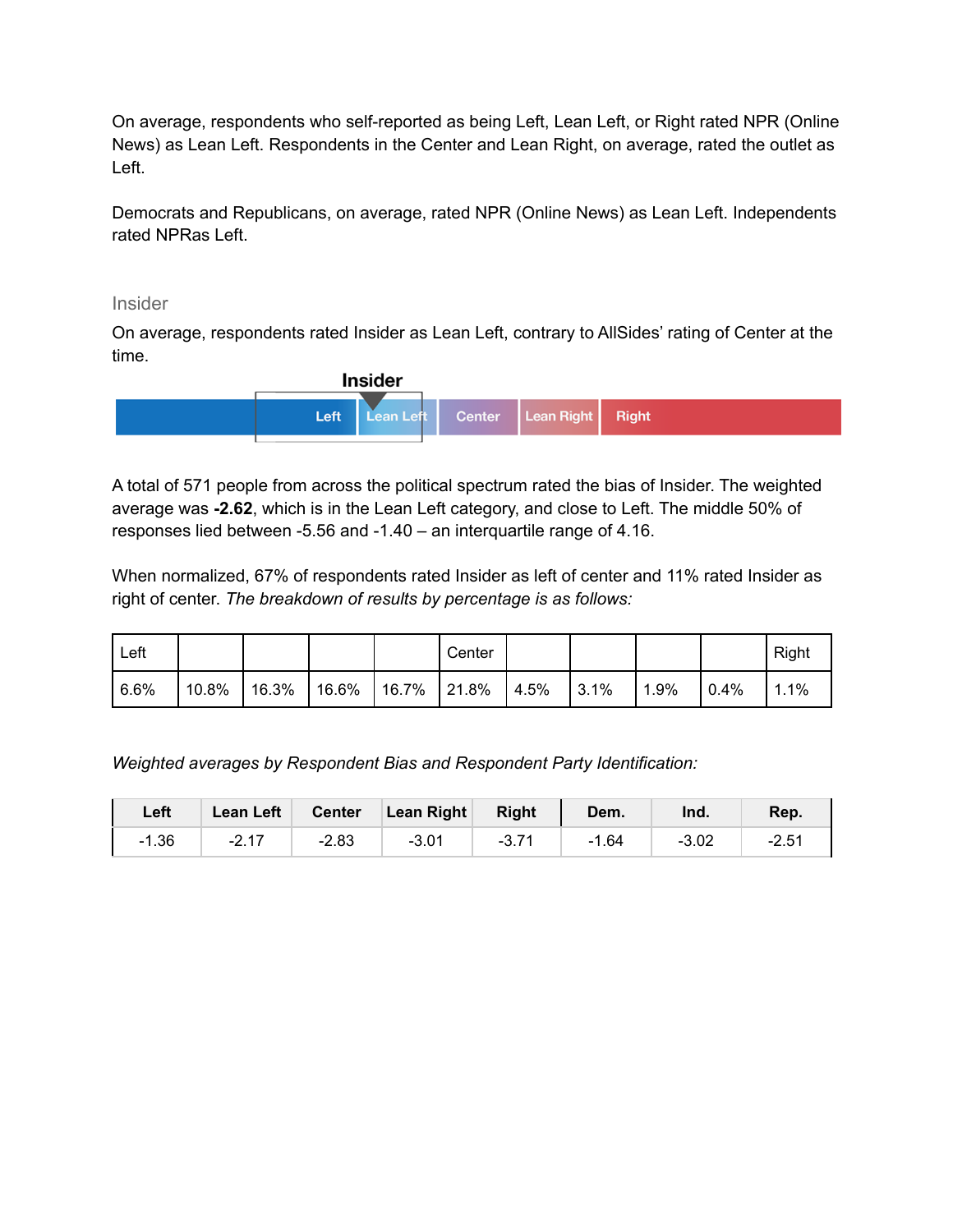

### **What's the Bias of Insider?**

There was a wide range of results when breaking down by respondent bias. On average, people who are on the left (Left, Lean Left) and self-report as Center rated Insider as Lean Left, and people on the right (Right, Lean Right) rated the outlet as Left.

Democrats and Republicans, on average, rated Insider as Lean Left. Independents rated Insider as Left, barely.

### <span id="page-9-0"></span>Newsmax

On average, respondents rated Newsmax as Right, contrary to AllSides' rating of Lean Right at the time.



A total of 558 people from across the political spectrum rated the bias of Newsmax. The weighted average was **3.28**, which is in the Right category, and close to Lean Right. The middle 50% of responses lied between 1.45 and 4.47 – an interquartile range of 3.02.

When normalized, 67% of respondents rated Newsmax as left of center and 11% rated Newsmax as right of center. *The breakdown of results by percentage is as follows:*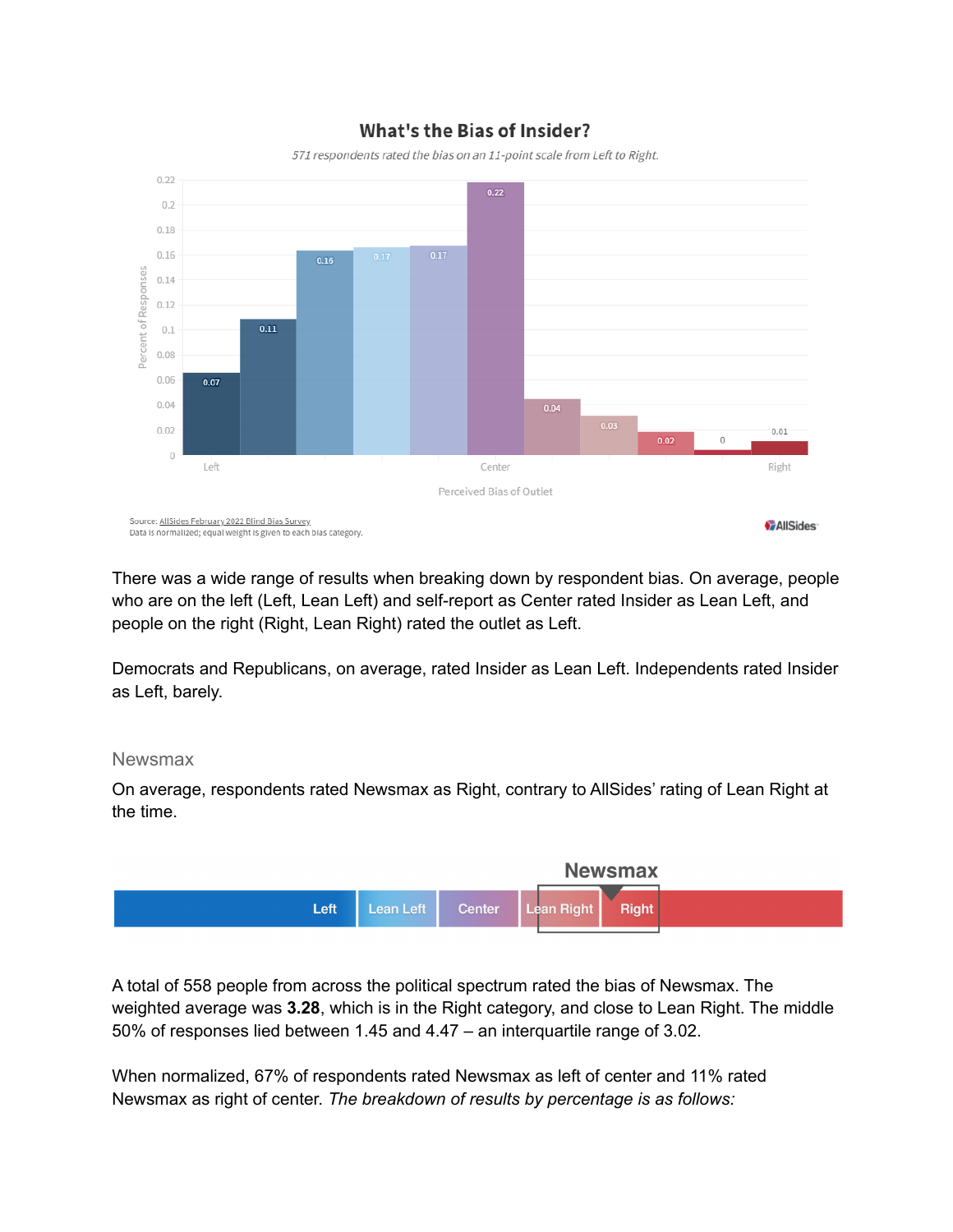| Left |      |         |      |         | <b>Center</b> |  |                                 | <b>Right</b> |
|------|------|---------|------|---------|---------------|--|---------------------------------|--------------|
| 1.1% | 1.7% | $2.8\%$ | 3.5% | $3.0\%$ | $9.9\%$       |  | │ 14.6% │ 18.2% │ 21.9% │ 12.9% | 10.4%        |

*Weighted averages by Respondent Bias and Respondent Party Identification:*

| Left | <b>Lean Left</b> | <b>Center</b> | <b>Lean Right</b> | <b>Right</b> | Dem. | Ind. | Rep. |
|------|------------------|---------------|-------------------|--------------|------|------|------|
| 4.19 | 3.85             | 3.14          | 3.26              | 1.95         | 0.11 | 3.33 | 3.06 |



558 respondents rated the bias on an 11-point scale from Left to Right.



On average, respondents who self-report being Left, Lean Left, Center, and Lean Right all rated Newsmax as Right. Respondents who are Right rated Newsmax as Lean Right, on average.

Democrats, Independents, and Republicans all rated Newsmax as Right, on average.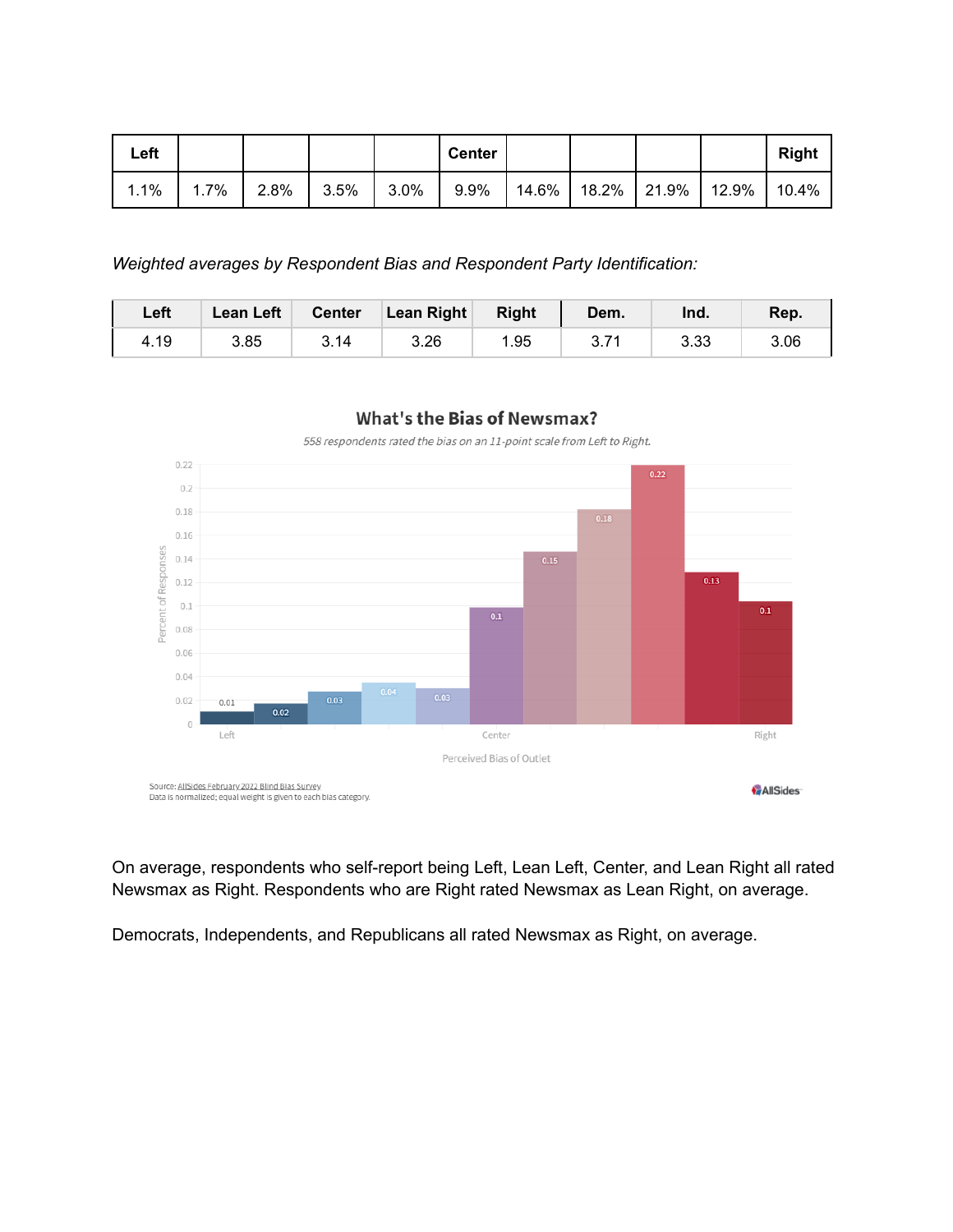### <span id="page-11-0"></span>Notes and Limitations

AllSides has conducted Blind Bias Surveys differently in the past; for example, asking participants to rate only headlines for bias. Our process continues to evolve and is subject to change as we continually improve how to evaluate media outlets for bias.

Because the Blind Bias Survey was distributed online, we had to be mindful of participants' time and ensure the survey was not too long. This means respondents only saw a few pieces of content from each outlet over a few days. Bias may be better determined by looking at more articles and headlines from an outlet over a longer period of time; however, making the survey longer would have meant a drop-off in completion rates.

We acknowledge that users could have possibly found ways to "cheat" while taking the survey. Although we trust that the vast majority of respondents completed the survey in good faith and with the intention of contributing to meaningful research, we take many precautions against cheating or gaming the system. These protective measures include but are not limited using other methods in addition to this one to determine a bias rating.

# <span id="page-11-1"></span>Methodology

Content added to the survey was stripped of any clear indications of brand, source, author, etc. No logos, reporter names, photos, media outlet mentions, or other signals of where the content originated from were included. This ensured that the reader was completely "blind" to the content's origins.

### <span id="page-11-2"></span>Anchor Outlets

AllSides chose three articles covering the same topic from three "anchor" outlets — [Breitbart](https://www.allsides.com/news-source/breitbart) [\(Right](https://www.allsides.com/news-source/breitbart) Bias), Voice of [America](https://www.allsides.com/news-source/voice-america) (Center Bias), and CNN (Left [Bias\)](https://www.allsides.com/news-source/cnn-media-bias) — which were presented at the beginning of the Blind Bias Survey. AllSides chose content from these outlets because we are very confident in their bias ratings.

Because bias is subjective, the inclusion of content from "anchor outlets" was meant to "anchor" participants to a general idea about the range of bias that appears in media from left to right, and to provide them with a baseline.Because bias is subjective and contextual, providing anchor outlets helps readers to get a sense of the landscape before rating other sources.

AllSides acknowledges that this system is not bulletproof, as bias is still ultimately subjective and there may be people who disagree with the ratings of the anchor outlets. Still, AllSides is confident that these outlets are good representations of Center, Left, and Right political bias in the U.S.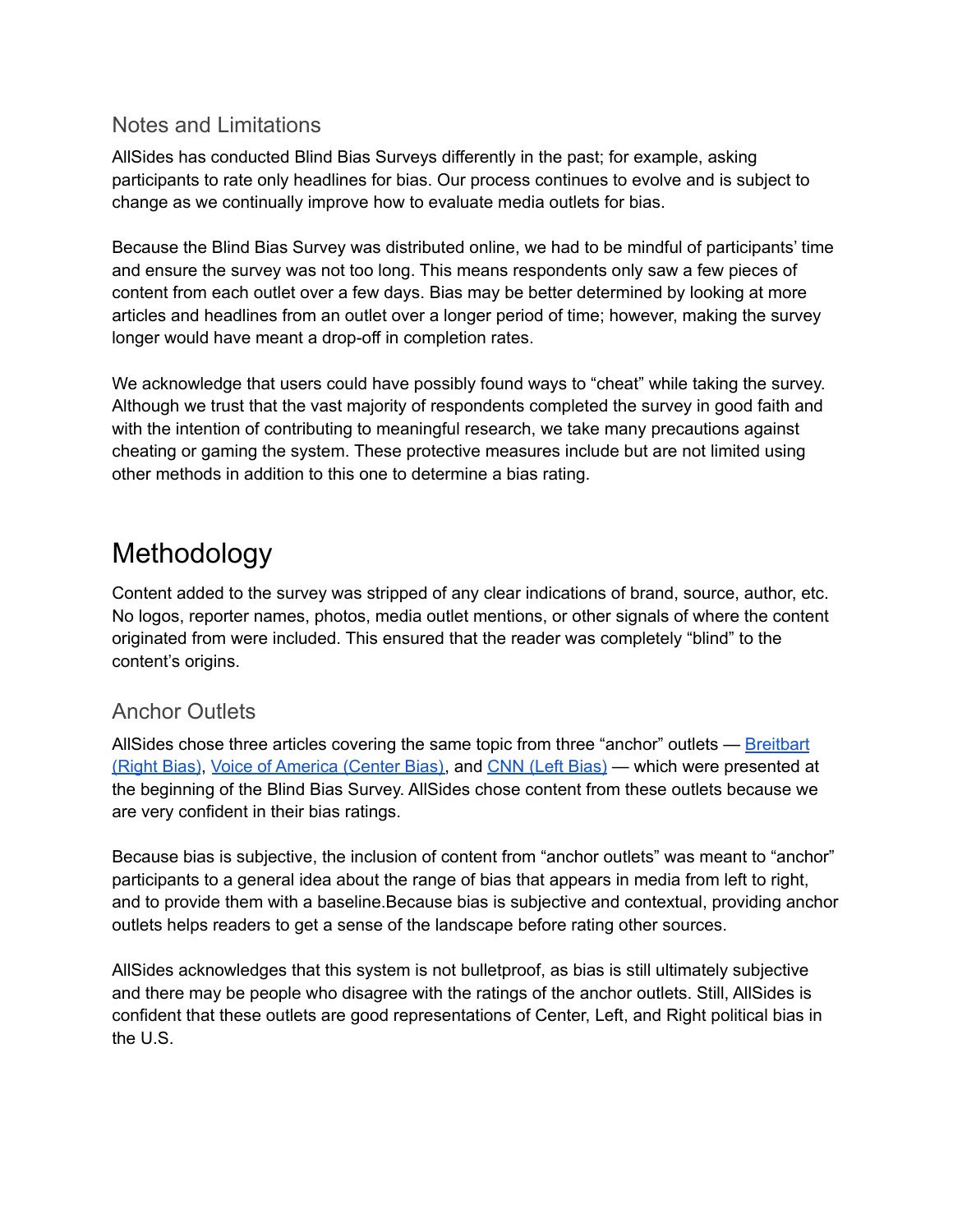## <span id="page-12-0"></span>Selecting Content to Measure Bias

Survey participants assessed 12 pieces of content from each source. AllSides selected content in two ways: 1.) collecting *the top 5 headlines most prominently displayed on the website on two different days*, and 2.) collecting *one article each of the top stories the outlet most prominently displayed around two major national news stories, on two different days.*

### <span id="page-12-1"></span>Selecting Top Headlines

AllSides collected the top five headlines on each outlet's homepage on two different days.

AllSides pulled headlines from each outlet on two separate occasions. The first pull was done at 2:45pm ET on January 20, 2022; the second was done at 1:00pm ET on January 21, 2022.

### <span id="page-12-2"></span>Selecting Coverage of Major Ongoing Stories

AllSides also took into account how each outlet displayed bias in its coverage of two major, ongoing news stories: **270 Doctors Sign Letter to Spotify Asking Company to Stop Joe Rogan's "False Claims" About COVID-19,** and **Spotify Removes Neil Young's Music After Artist Protests Joe Rogan's Presence on Platform.**

Top headlines were both pulled at 1:30pm ET on February 1, 2022.

In addition to the headline, AllSides included the first approximately 150 words of each article in the survey for respondents to evaluate for bias.

### <span id="page-12-3"></span>Minimizing Subjectivity

Each media outlet formats its homepage differently, and determining which stories are "most prominently" displayed is somewhat subjective. In order to determine prominence of a story on a homepage, AllSides took into consideration **photo size, headline font size, and whether or not the story was in the center of the display screen**. Stories that had very large headline fonts and photos and were displayed in the middle or at the top of the page were considered to be "most prominent."

Top headlines were selected either because they were *the five most prominent stories on the outlet's homepage at the selected time*, or *the five top stories specifically labeled in an outlet's "Top Stories" section at the selected time*.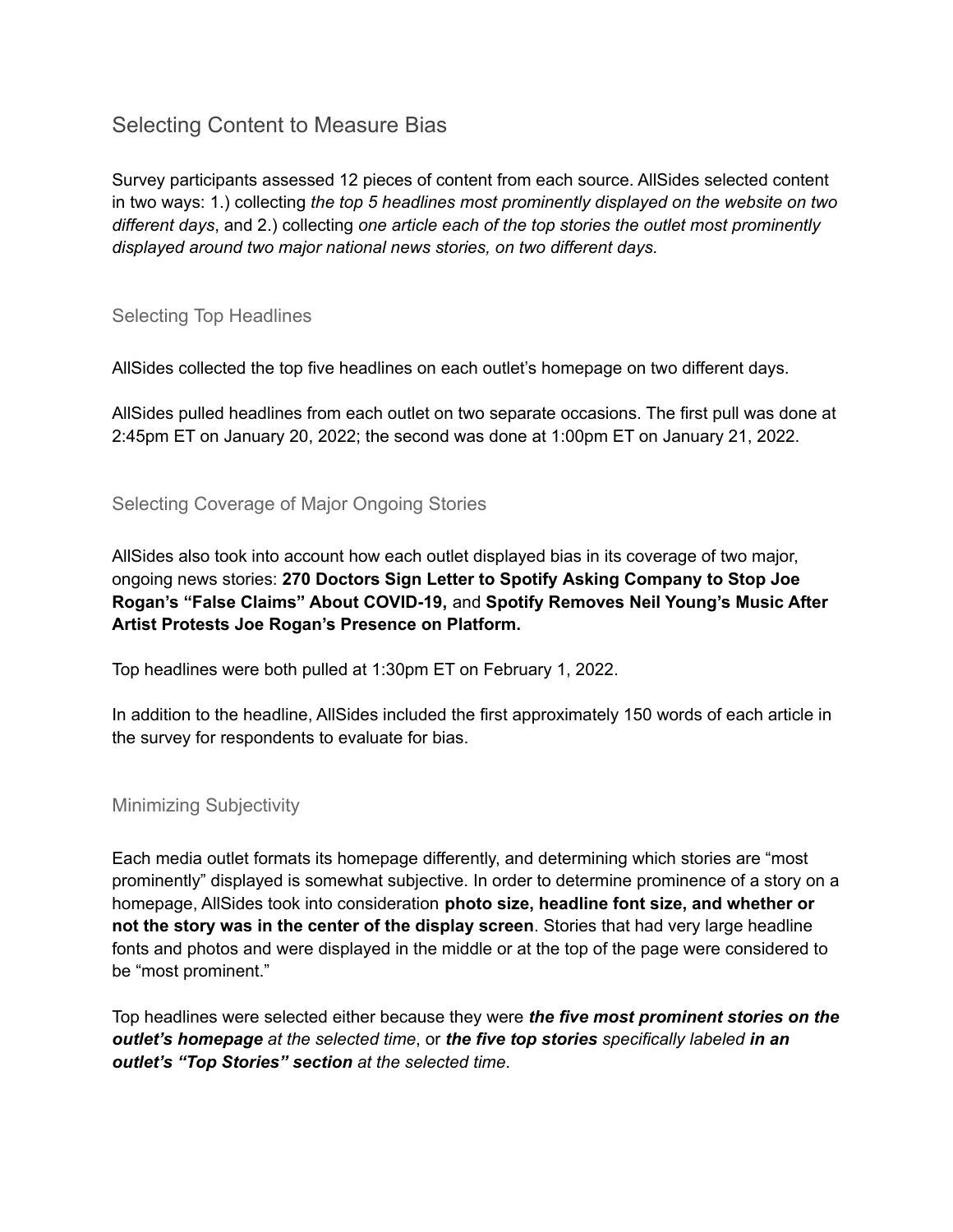The content pulled to reflect coverage of major ongoing stories was *the most prominent story an outlet displayed on the chosen topic at the selected time.*

AllSides retained screenshots of each site's homepage on the days and times the content was pulled; anyone interested in obtaining them can [contact](mailto:admin@allsides.com) us.

## <span id="page-13-0"></span>Understanding the Personal Political Bias of Those Who Formatted and Participated in the Survey

Content was gathered by two AllSides team members, one with a Lean Left bias and one with a Lean Right bias. Having people with different political biases pull the content provided a check and ensured it was conducted in a fair manner.

Each survey respondent was asked to self-determine their bias using the [AllSides](https://www.allsides.com/rate-own-bias) Rate Your [Bias](https://www.allsides.com/rate-own-bias) tool and report their results in the survey. Exactly 103 respondents self-reported a Left bias; 182 reported a Lean Left bias; 306 reported a Center bias; 289 reported a Lean Right bias, and 84 reported a Right bias.

Note that when examining the results, each group was viewed independently and then the data was normalized. In other words, in normalization, the overall results of all participants with a Left bias were given the same weight as the results from those with a Right bias (which may have had fewer participants overall) and from those with a Center bias (which may have had more participants overall). Each group had an equal impact on the survey results.

Using the tool, participants self-rate their bias on social issues, economic issues, foreign policy, the environment, healthcare, education, social security, and welfare. Users are asked to say whether they believe their views are Left, Lean Left, Center, Lean Right, or Right on these issues. They are also asked to rate the importance of these issues to them personally, in order for AllSides to generate an overall bias rating for the individual.

The Rate Your Bias tool does not purport to be definitive, and AllSides acknowledges that political thought is complex and does not fit neatly into the five categories provided.

When people use this tool, they are able to provide an indication of *where they perceive their own views to fall on the political spectrum.* Because bias is "in the eye of the beholder," many people approach news articles with their own bias in mind. For example, someone who believes themselves to be Lean Left on many issues likely filters news articles through the lens of that bias. For this reason, while not perfect nor "accurate," the self-rated bias of AllSides team members and survey participants is a key aspect of our Blind Bias Survey and overall rating system, because it helps us to identify media bias as Americans perceive it.

In a separate question, respondents were asked to identify their political party identification, if they had any. There were four responses allowed in the Blind Bias Survey: Democrat,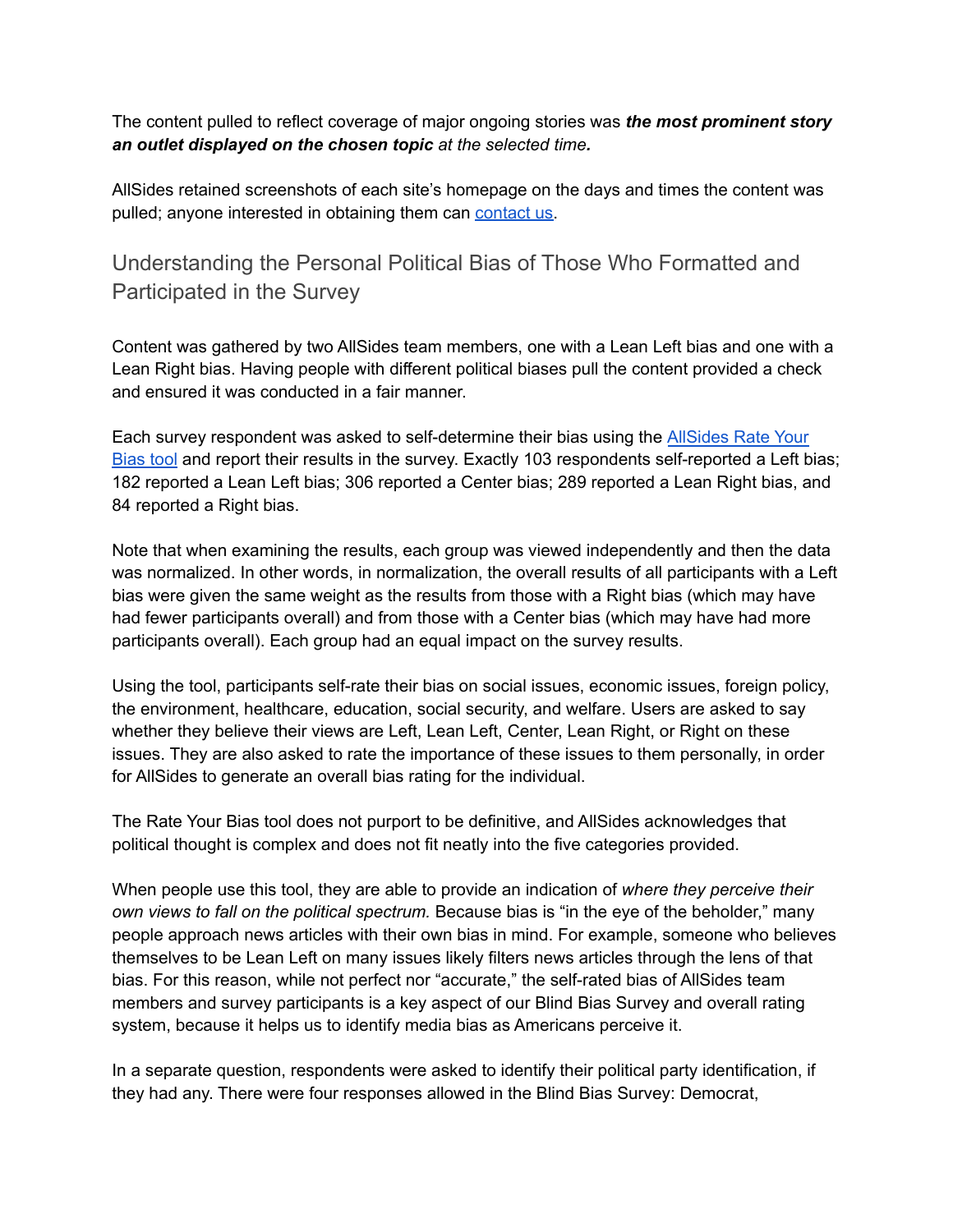Independent, Republican, and "something else". Exactly 207 respondents identified as Democrats, 442 as Independents, 197 as Republicans, and 118 as "something else."

### <span id="page-14-0"></span>**Distribution**

Responses were collected between February 10 – February 19, 2022. Of the 964 total respondents, 674 were recruited through an AllSides email campaign and 290 were recruited through the homepage on AllSides' website.

## <span id="page-14-1"></span>How the Survey Was Formatted

Participants were asked to disclose their age, gender, [Rate](https://www.allsides.com/rate-own-bias) Your Bias result, political party identification, state or country of residence, how often they read the news, and whether or not they live in a rural, urban or suburban area.

Respondents were then presented with seven pages of survey content (a given media outlet's content would be displayed on a single page) and were asked to give an overall bias rating for the content.

For each outlet, including anchor outlets, respondents were instructed to rate on an 11-point Likert scale where they believe the bias of the outlet is, based on the content provided.



Before rating content on the Likert scale, respondents were instructed as to the following:

*After reading the content carefully, please indicate on the scale what you believe the political bias of the outlet is. Further away from the center indicates more bias to the left or right, with the furthest points on the scale being the farthest left and right.*

One Likert scale (as shown above) was deployed for each outlet analyzed; the point furthest to the left was labeled "Left", the point furthest right was labeled "Right", and the point in the center was labeled "Center". No instructions were given on how to rate an outlet other than those given in italics identified in the preceding paragraph.

### <span id="page-14-2"></span>Data Analysis

AllSides analyzed how people rated outlets in the Blind Bias Survey based on their self-reported bias rating (Left, Lean Left, Center, Lean Right, Right) and political party identification (Democrat, Independent, Republican).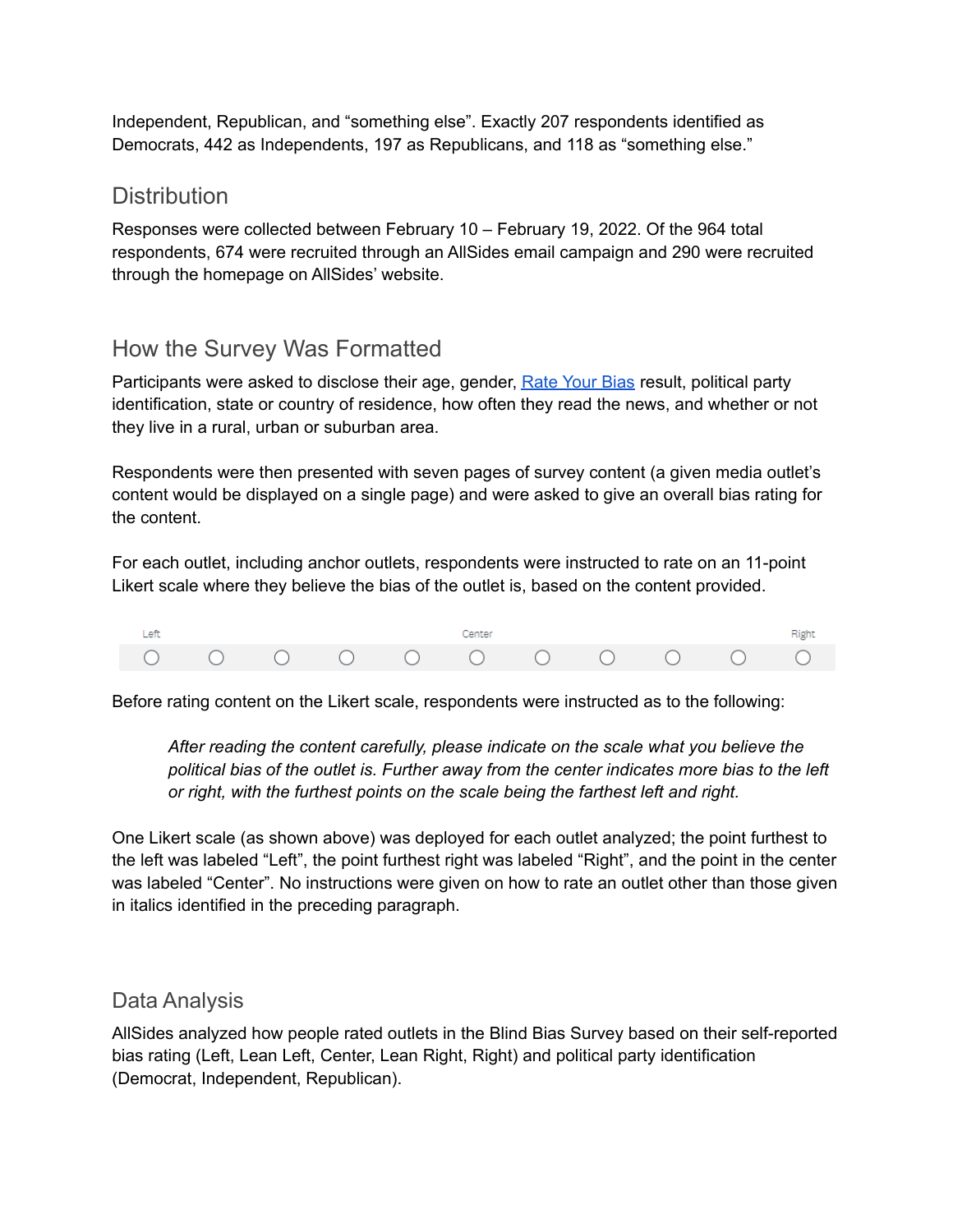AllSides independently analyzed the responses from each bias group, then calculated an average using an 11-point numeric scale for each bias category. We then calculated an overall arithmetic average, taking an average of responses from all bias groups together, to create an overall weighted average.

Calculating the arithmetic average and overall weighted average was appropriate for analysis given the number of points on the Likert scale, and the fact that three points on the scale were labeled to provide a more interval-like measure of response options.

The weighted average was converted from an 11-point numeric scale to a 19-point numeric scale. The 19-point numeric scale for reporting ranges is from -9 to +9, with 0 in the middle. The purpose of using both positive and negative integers is to allow readers to clearly identify which outlet's rating came out as left of center (denoted as a negative number) and right of center (denoted as a positive number). The bias categories are defined as follows:

**Left:** -9.00 to -3.00 **Lean Left:** -2.99 to -1.00 **Center:** -0.99 to +0.99 **Lean Right:** +1.00 to +2.99 **Right:** +3.00 to +9.00

Data normalization was also conducted on the five bias categories to apply equal weight to each. This is for the purpose of 1.) creating a histogram of results, 2.) assigning qualitative metrics (e.g. AllSides' 5-point Left-Right scale), and 3.) defining what percentage of respondents selected each point on the 11-point Likert scale.

For data presentation, a box plot is created to represent the **interquartile range**, or the middle 50% of responses. The larger the interquartile range, the more spread out responses are, on average.

# <span id="page-15-0"></span>About AllSides Media Bias Ratings™

AllSides provides over 800 media bias [ratings](https://www.allsides.com/media-bias/media-bias-ratings) of online media outlets, writers, think tanks, and other sources. We assign each source a bias rating on a 5-point scale: [Left,](https://www.allsides.com/media-bias/left) [Lean](https://www.allsides.com/media-bias/left-center) Left, [Center](https://www.allsides.com/media-bias/center), Lean [Right](https://www.allsides.com/media-bias/right), and Right.



The AllSides **patented bias detection and display technology** drives what is arguably the world's most effective and up-to-date bias detection engine. It's powered by a combination of wisdom-of-the-crowd technology and statistical research and methodologies.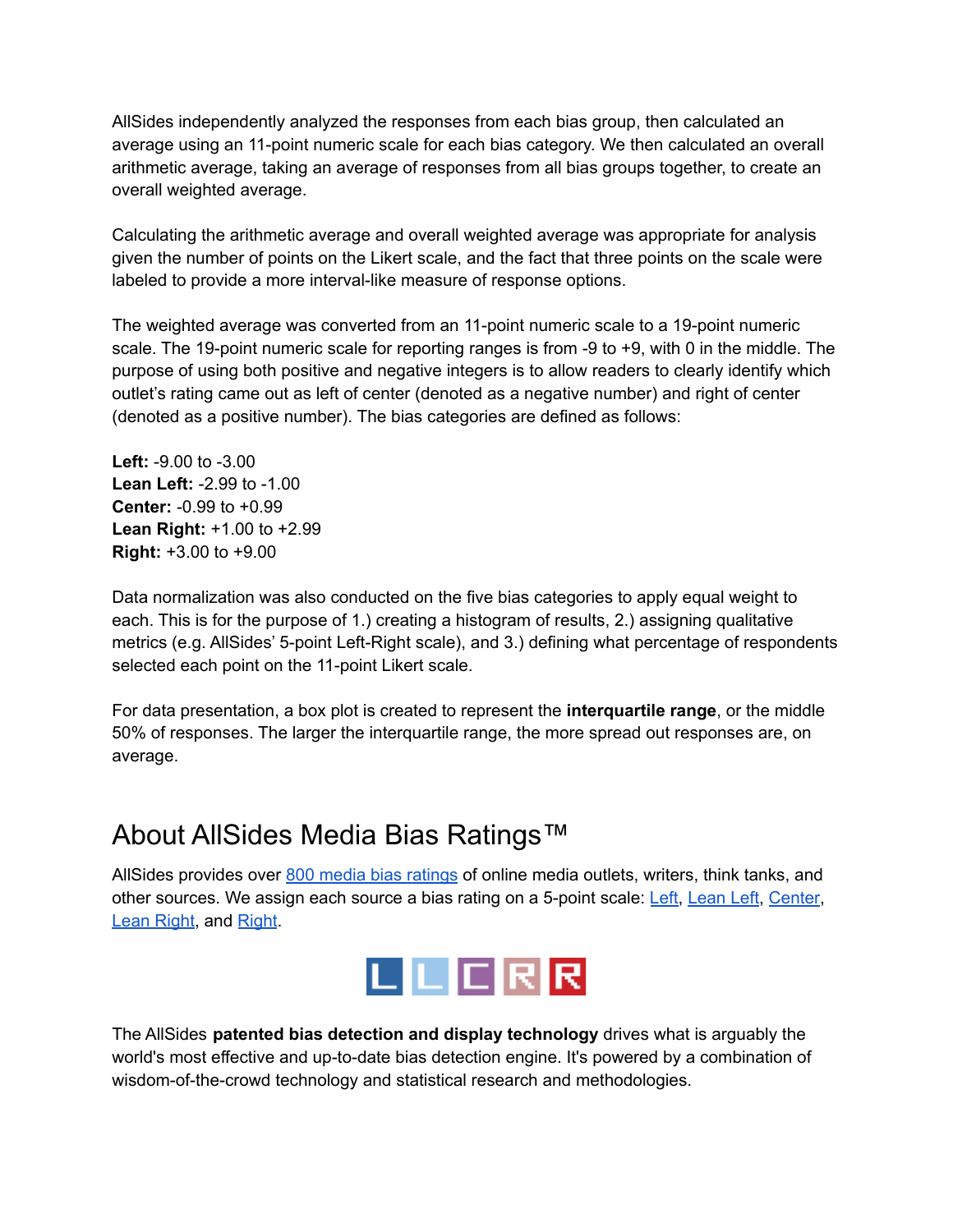Our bias rating system utilizes multiple methodologies for assessing media bias, and combines them for the best possible results. On our [website](http://allsides.com), we list which methods we used to arrive at the bias rating for any given source. Blind Bias Surveys are our most robust methodology; we also employ Editorial [Reviews](https://www.allsides.com/media-bias/media-bias-rating-methods/editorial-reviews), independent reviews, and third party data. [Learn](https://www.allsides.com/media-bias/media-bias-rating-methods) about these other methods for rating bias at [AllSides.com.](https://www.allsides.com/media-bias/media-bias-rating-methods)

Our bias ratings are fluid and are subject to change over time as the bias of a source changes or as we acquire new information.

## <span id="page-16-0"></span>Subjectivity of Bias Ratings

The AllSides patented media bias rating system reflects the average judgment of the American people. It is not "accurate" – bias is subjective and "in the eye of the beholder," so there is no strictly accurate measurement of political bias. What is considered a left-wing view to someone on the right may seem like a centrist view to someone on the left, and vice versa.

AllSides recognizes that a five-point bias rating scale (Left, Lean Left, Center, Lean Right, Right) cannot capture the multitude of nuance that makes up the landscape of political thought. Far from seeking perfection, our ratings simply serve as a "map" of bias that helps readers to get a general idea of where a media outlet may fall in the modern political landscape, thus helping them to understand which perspectives may be represented or omitted in reading that particular news outlet. Our bias ratings are intended to reflect the average judgment of the American people, who have various views and hail from all points on the political bias spectrum.

## <span id="page-16-1"></span>About AllSides Blind Bias Surveys

During an AllSides Blind Bias Survey, participants are asked to rate the bias of online news content "blindly" — with all branding and identifying information removed. This provides a robust bias evaluation because it eliminates respondents' preconceived notions of that brand's bias they assess content *only*. This method is at the core of the patented AllSides Bias Rating™ methodology.